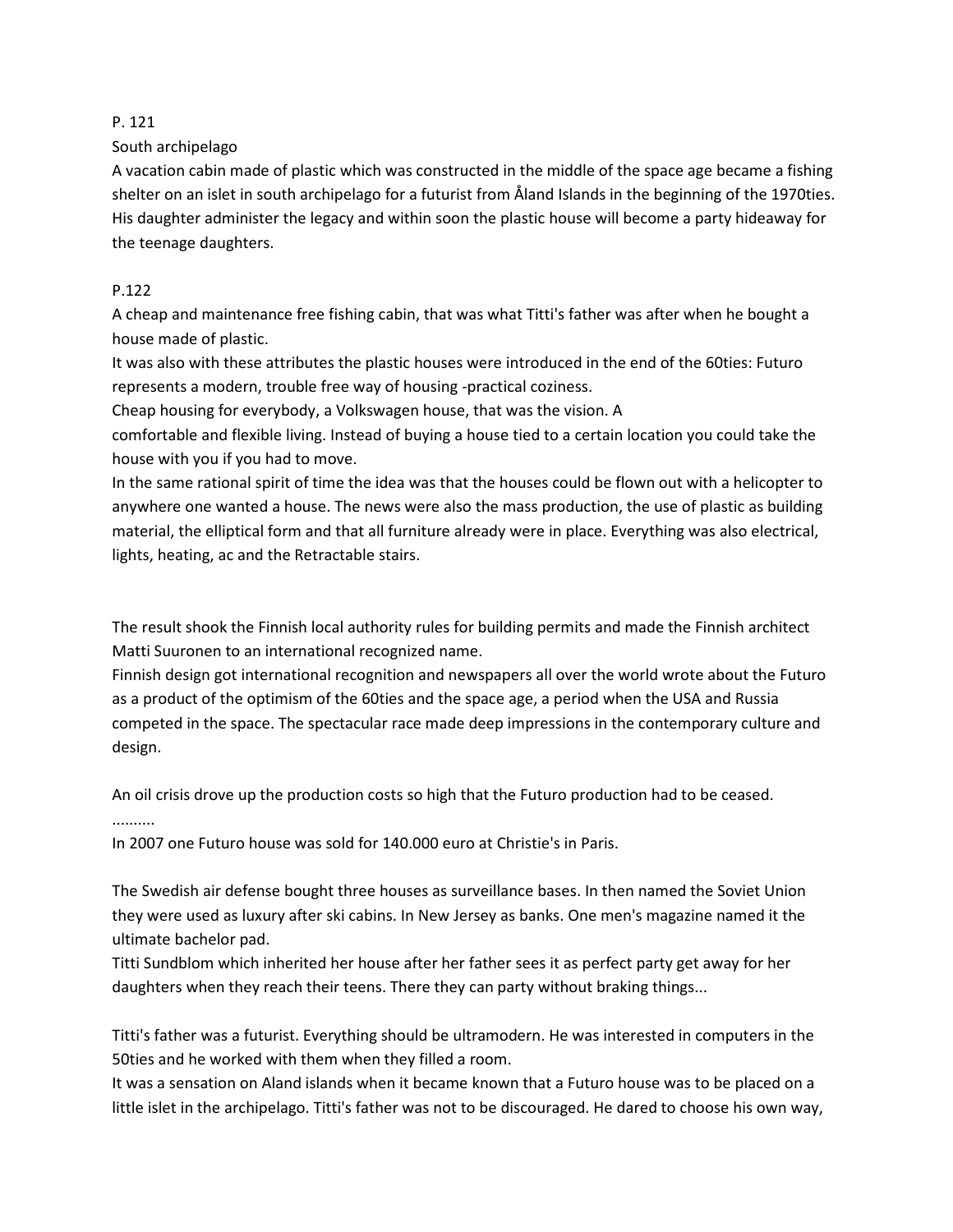regardless what the people talked.

## P125

I'm sure I have this from my father. If I give people something to talk about, then they have something to think about and doesn't have to die out of boredom.

The plan was to have the house delivered to the islet with a helicopter but the only one that could do it belonged to the army. In the end the house was transported ona boat in several parts and mounted together where it stands today. Sadly her father past away in his 40ies, before electricity was drawn to the islet.

## P.126

Titti was only a child when the house was new but she remember the parties and how the children found it exiting with a house where you literally could run up the walls. Her mother had with the parties in mind opted for a bigger kitchenette and left out the bathroom.

Our family always find a reason to get together and maybe have a bottle of champagne. Me and my cousin even have a champagne club. The club only have two members but a lot of hanger rounds. That is the rest of the family...

If someone ask me about my hobbies I'd say taking care of my relationships. I like to socialize and have a lot of people around me. I love parties, crowds.

We are a big tight family. We live close together of each other so our children run between the houses naturally.

We also have our own family christening gown, remade from an original used in the family during the 1800s. Until today 7 children have been christened in it and every time there's a new record in the parish.

Possible newcomers into the family have to pass family's needle eye but so far it has worked out well. One story is about when the men of her two cousins were presented for the grandfather. Their grandfather loved lingon berries. Even beer was had with lingon berries which was something the newcomers never had tried before. The drank the lingon berry beer and passed the test. We have a family grave where the older generations are buried. Quite a lot of things has to be decided about how to take care of it and see, this is another great opportunity to get all together for a meal. With champagne.

Now there are new plans for launching another tradition, an Ebba-party. Titti's godmother Ebba passed away the other year. She was "Ebba" and godmother of the whole family. The family is to have a yearly dinner and remember Ebba, talk about funny memories and enjoy... champagne.

One memory is when Ebba told the then quite young goddaughter - You know Titti, you can always enjoy a whiskey, but never before 12 o'clock.

Later it happened that they both were laying by the pool in Florida and Titti's mother served them each a glass of whiskey.

Titti looked at her godmother as the they had not had lunch yet. Ebba looked back and replied, - Well,